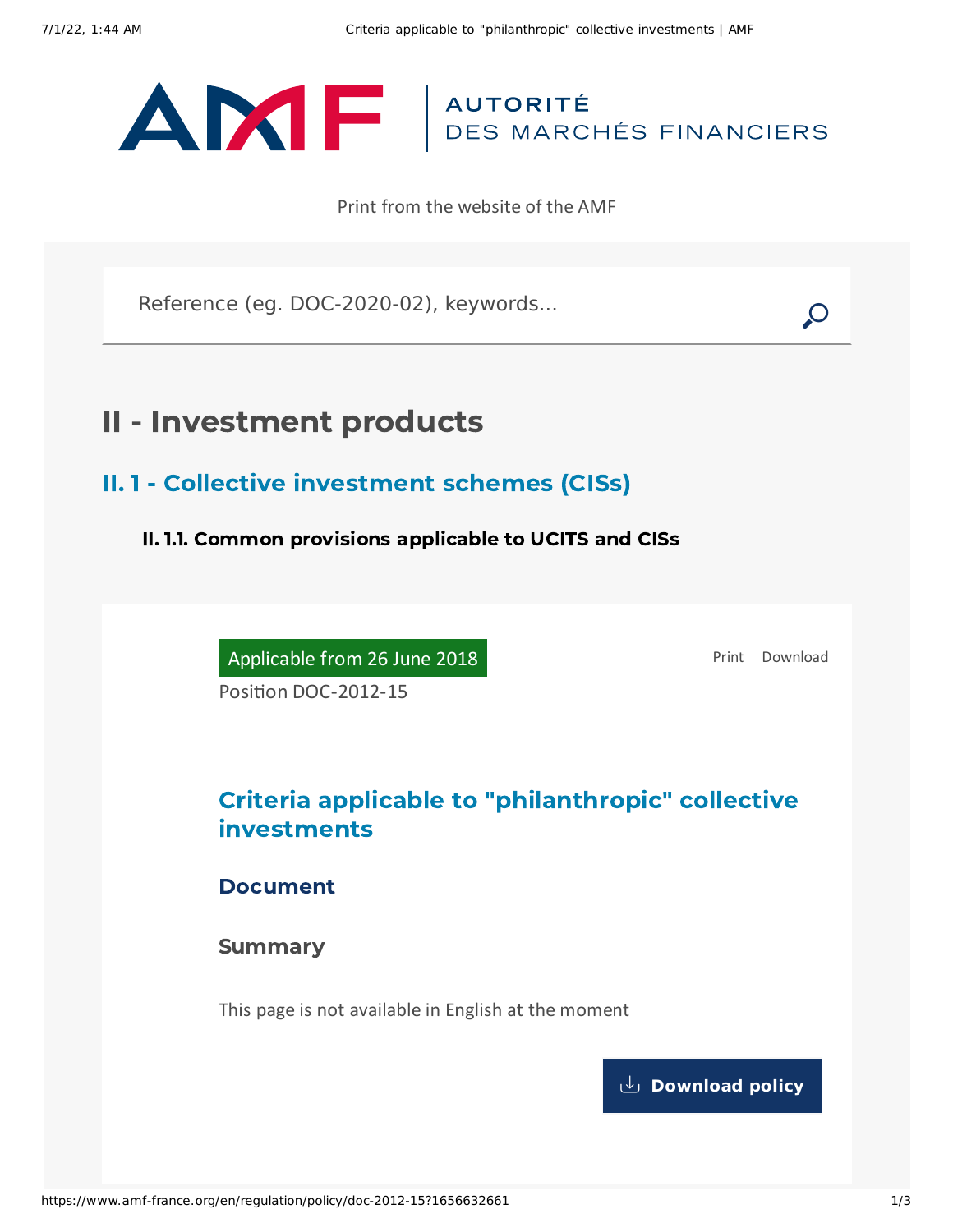## Archives

From 01 December 2015 to 25 June 2018 | Position [DOC-2012-15](#page-1-0)  $\sqrt{}$ 

#### **Criteria applicable to "philanthropic" collective investments**

<span id="page-1-0"></span>A "philanthropic" collective investment must comply with the specific regulations regarding the nature of the beneficiaries, methods for making a gift, sharing information with unitholders and methods for calculating said gift in order to qualify for this status.

## **[Download](https://www.amf-france.org/sites/default/files/doctrine/Position/Criteria%20applicable%20to%20philanthropic%20collective%20investments.pdf) policy**

#### **Reference texts**

- $\blacktriangleright$  Articles 314-80 and 319-16 of the General [Regulation](https://reglement-general.amf-france.org/eli/fr/aai/amf/rg/notes/en.html)  $\mathbb C$
- From 07 November 2012 to 30 November 2015 | Position [DOC-2012-15](#page-1-1)  $\vee$

#### **Criteria applicable to "philanthropic" collective investments**

<span id="page-1-1"></span>This page is not available in English

**[Download](https://www.amf-france.org/sites/default/files/pdf/62919/en/Criteria_applicable_to_philanthropic_collective_investments.pdf?1656632662?1656632662) policy**